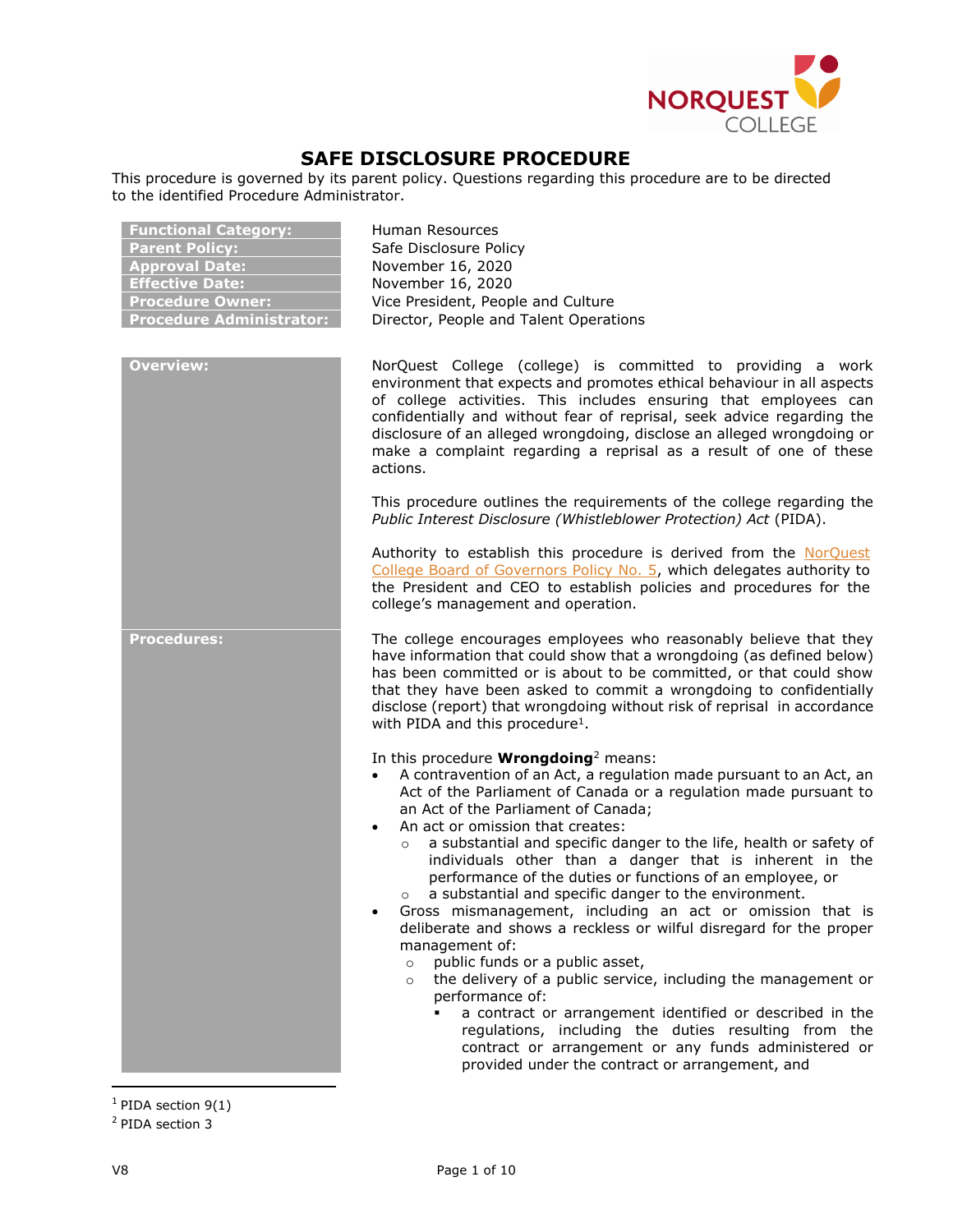

- the duties and powers resulting from an enactment identified or described in the regulations or any funds administered or provided as a result of the enactment, or
- o employees, by a pattern of behaviour or conduct of a systemic nature that indicates a problem in the culture of the organization relating to bullying, harassment or intimidation;
- A wrongdoing prescribed in the regulations;
- Knowingly directing or counselling a person to commit a wrongdoing as mentioned above.

The reporting of other matters is to be handled in accordance with other procedures or processes established by the college. Examples of other matters includes:

- Code of Conduct and Respectful Workplace violations (other than wrongdoings),
- Performance management complaints, and
- Grievances initiated under the terms of a collective agreement.

## **Purposes of PIDA**

The purposes of  $PIDA<sup>3</sup>$  are:

- To facilitate the disclosure and investigation of significant and serious matters in or relating to department, public entities or offices of the Legislature, that an employee believes may be unlawful, dangerous to the public or injurious to the public interest.
- To protect employees who make disclosures.
- To manage, investigate and make recommendations respecting disclosures of wrongdoings and reprisals.
- To promote public confidence in the administration of departments, public entities and offices of the legislature.

## **Designated Officer**<sup>4</sup>

The President and CEO<sup>5</sup>, has designated the Vice President, People and Culture as the designated officer for purposes of managing and investigating disclosures.

If a disclosure places the Vice President, People and Culture in a conflict of interest or perceived conflict position as described in the Code of Conduct Policy, the Vice President, People and Culture will transfer the disclosure to another employee who is not in a conflict of interest position and that the President and CEO considers appropriate<sup>6</sup>. That employee will then be responsible for managing and investigating the disclosure.

#### **Disclosing a Wrongdoing**

Confidentiality<sup>7</sup>

Information collected from an employee seeking advice regarding a disclosure or who has disclosed a wrongdoing, including information regarding any associated investigation, is to be kept confidential except:

 $\overline{\phantom{a}}$ 

<sup>3</sup> PIDA section 2(2)

<sup>4</sup> PIDA section 7(1)

<sup>5</sup> PIDA Regulation section 2(2)

 $6$  PIDA Regulation section 3(3)

 $7$  PIDA section 5(2)(g & h)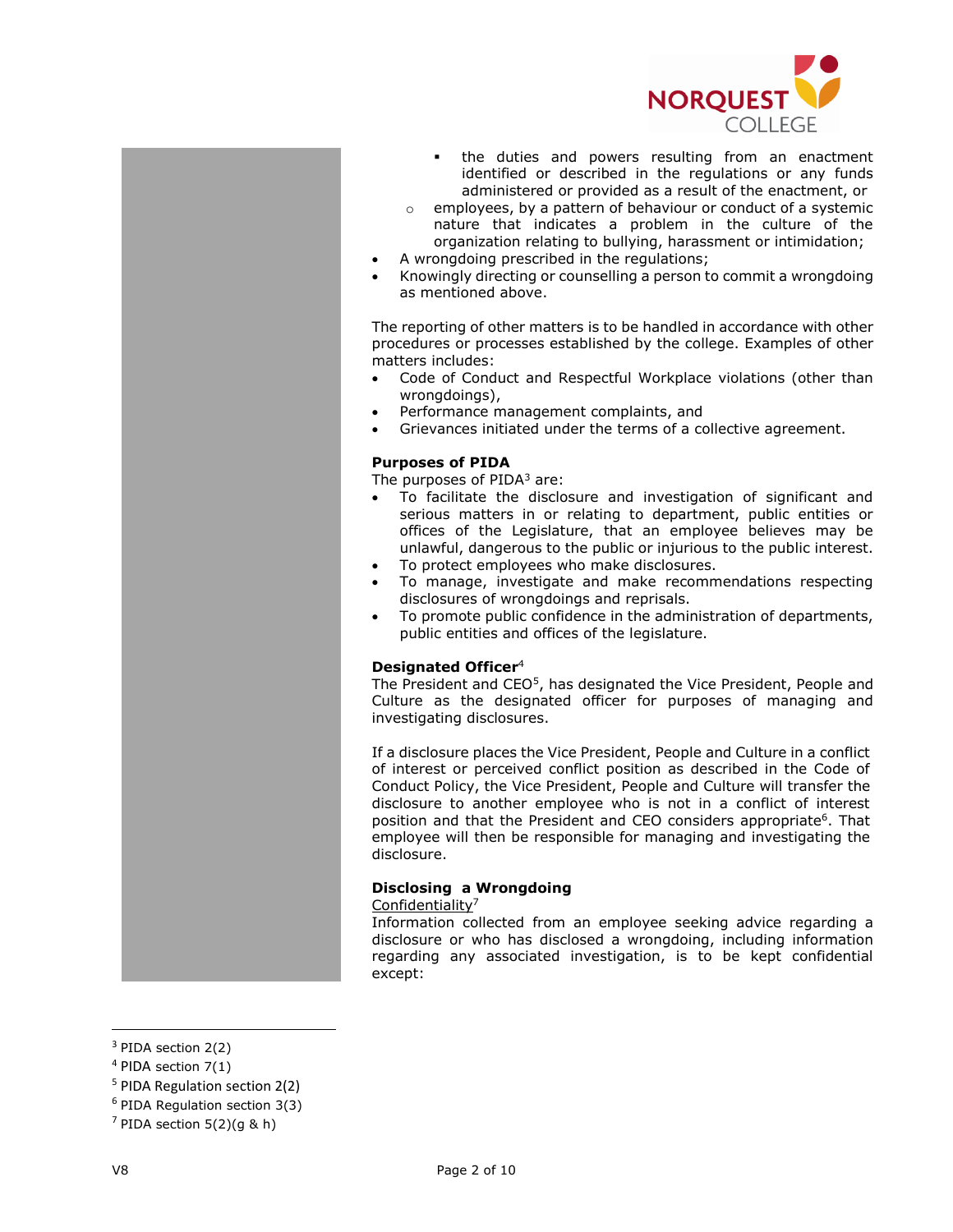

- for matters which pose an imminent risk of a substantial and specific danger to the life, health or safety of individuals, or to the environment,
- where provisions of the *Freedom of Information and Protection of Privacy Act* apply, or
- as required by other legislation.

The following will be utilized to guide actions that affect confidentiality:

- Employees responsible for providing advice regarding a disclosure, and receiving, investigating and reporting of disclosures may only share information with those who need the information to do their jobs.
- When information is shared, it is to be kept to the minimum amount necessary for the required purpose.

The information that is to be kept confidential includes:

- The identity of individuals who have submitted a disclosure.
- The identity of individuals alleged to have committed a wrongdoing.
- The identity of witnesses associated with an investigation.
- Any information collected relating to the disclosure.
- Any details or results of the investigation.

## Requesting Information or Advice<sup>8</sup>

An employee who is considering making a disclosure may request information or advice from:

- their Supervisor
- Vice President People and Culture (designated officer),
- the President and CEO (chief officer), or
- the Public Interest Commissioner.

The supervisor, designated officer, the chief officer or the Commissioner may require an information request to be in writing.

To request information or advice please contact the respective offices:

Office of the Vice President, People and Culture:

- 780-644-6175
- or by email at [whistleblowerHR@norquest.ca](mailto:whistleblowerHR@norquest.ca)

Office of the President and CEO at:

- 780-644-5908
- or by email at [whistleblowerPRES@norquest.ca](mailto:whistleblowerPRES@norquest.ca)

The Office of the Public Interest Commissioner can be contacted

- Toll-free province-wide:  $1-855-641-8659$ , Monday Friday,  $08:15-$ 12:00/13:00 – 16:30
- or by email at [info@pic.alberta.ca](mailto:info@pic.alberta.ca)

#### Disclosing a Wrongdoing to the College<sup>9</sup>

Employees who reasonably believe that they have information that could show that a wrongdoing has been committed or is about to be committed, or that could show that they have been asked to commit a wrongdoing, are encouraged to promptly disclose (report) that wrongdoing to the Vice President, People and Culture using the Policy [Complaint / Public Interest Disclosure Report Form.](https://www.norquest.ca/NorquestCollege/media/pdf/about-us/Policy-Complaint-Safe-Disclosure-Report-(002).pdf)

<sup>8</sup> PIDA section 8

<sup>9</sup> PIDA section 9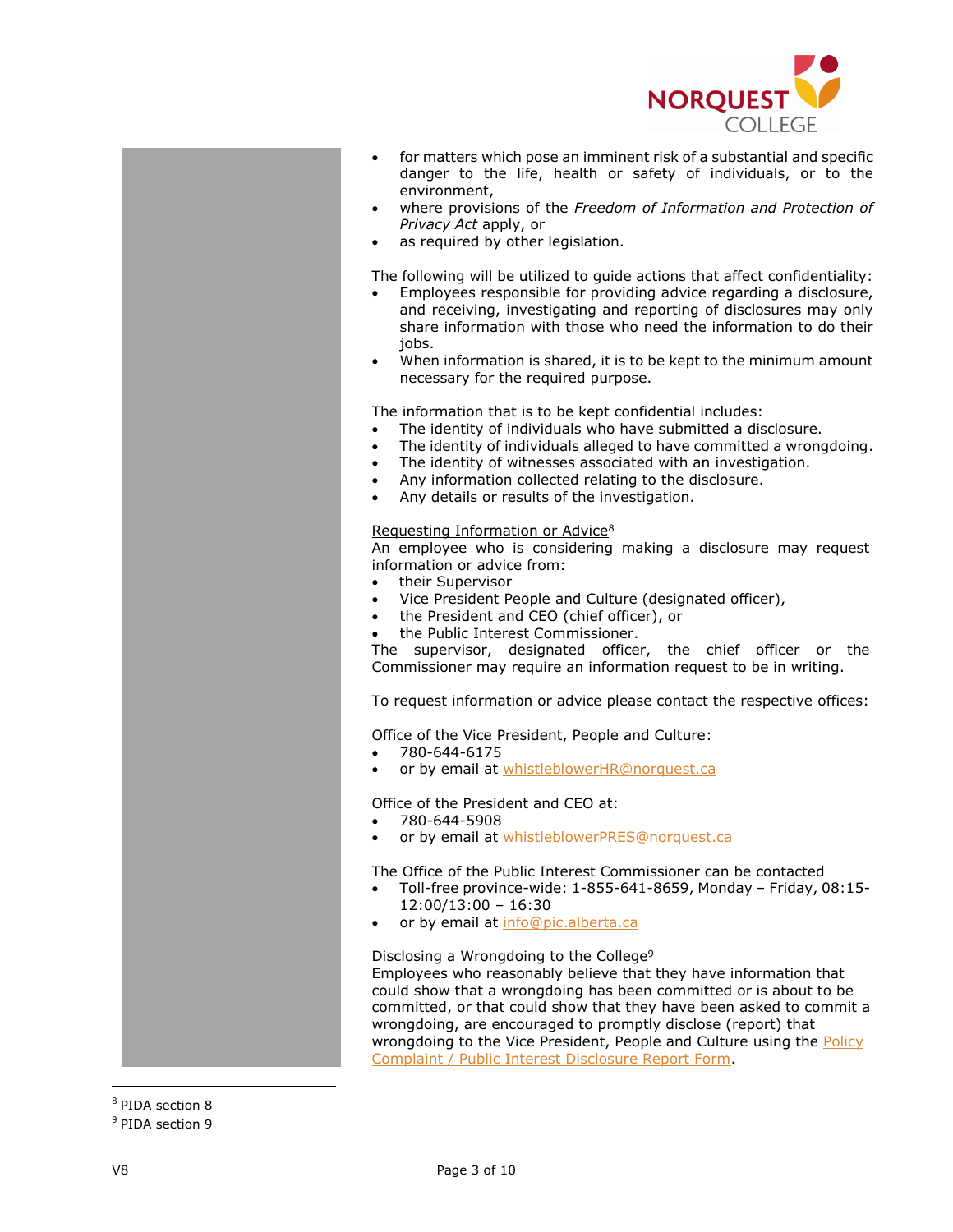

The employee may make a disclosure of wrongdoing directly to the Office of the Public Interest Commissioner using the online web-form available at [www.yourvoiceprotected.ca.](http://www.yourvoiceprotected.ca/) Employees who are unable or do not wish to use the web-form may contact the office of the Public Interest Commissioner at 1-855-641-8659.

#### Disclosing a Wrongdoing to the Commissioner<sup>10</sup>

An employee, may only disclose a wrongdoing or potential wrongdoing directly to the Commissioner:

- If the employee has made an internal disclosure and an investigation has not been completed in accordance with the written procedures.
- If the employee has made an internal disclosure and the matter has not been resolved within the defined timeframes.
- If the employee is dissatisfied with the decision rendered after the investigation and final decision of the internal disclosure.
- If the internal disclosure involves the President and CEO or the Vice President, People and Culture.
- If the employee has made a disclosure to the Vice President, People and Culture and a reprisal has been directed against the employee or the employee believes reprisal will be taken against them should a disclosure be made.

#### Contents of the Disclosure<sup>11</sup>

A disclosure of wrongdoings submitted to the Vice President, People and Culture shall be in writing and include, at a minimum, the following information:

- A description of the wrongdoing.
- The name of the individual or individuals alleged to have committed the wrongdoing, or to be about to commit the wrongdoing.
- The date of the wrongdoing:
- Whether a disclosure of this wrongdoing has previously been made and whether a response was received. If a response was received, a copy of the response must be attached.
- Any additional information that the Vice President, People and Culture or Commissioner may reasonably require in order to investigate the matters set out in the disclosure.

Disclosures may be submitted anonymously. It is recommended, however, that the employee reporting the wrongdoing provide their name and contact information so that if needed, it is possible to obtain clarification regarding the wrongdoing and so that the employee may be advised of whether an investigation will be conducted and the progress and results if the investigation is conducted.

Please use the [Policy Complaint / Public Interest Disclosure Report](https://www.norquest.ca/NorquestCollege/media/pdf/about-us/Policy-Complaint-Safe-Disclosure-Report-(002).pdf)  [Form](https://www.norquest.ca/NorquestCollege/media/pdf/about-us/Policy-Complaint-Safe-Disclosure-Report-(002).pdf) when reporting a wrongdoing.

#### **Receiving Disclosures**

- Any employee receiving a disclosure of a wrongdoing is to immediately forward the disclosure to the Vice President, People and Culture.
- The Vice President, People and Culture shall, within five (5) business days of receiving a disclosure of wrongdoing, acknowledge

<sup>&</sup>lt;sup>10</sup> PIDA section 15.1

<sup>&</sup>lt;sup>11</sup> PIDA section 13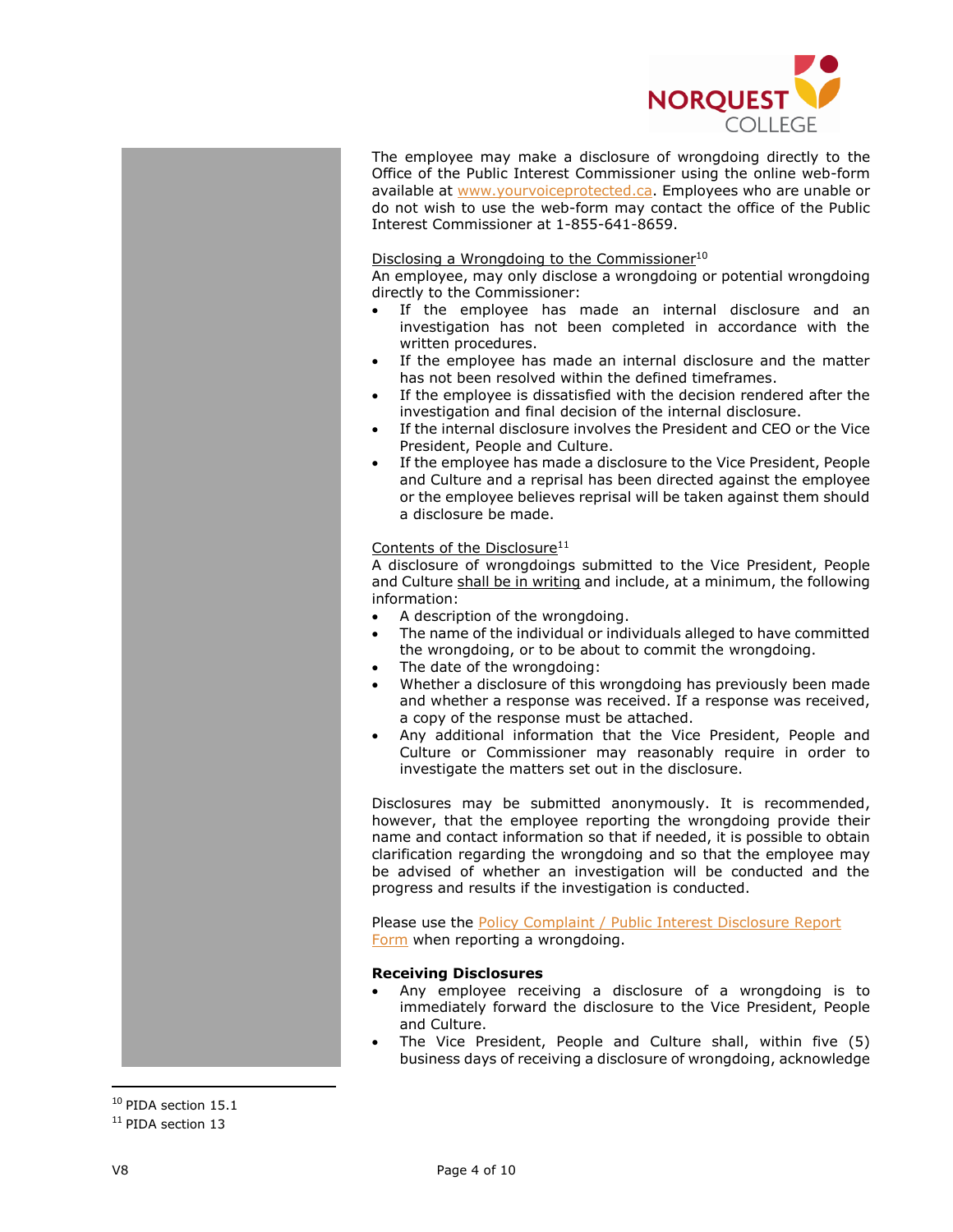

receipt to the employee making the disclosure<sup>12</sup> except where the disclosure has been made anonymously.

## **Review and Investigation of Disclosures**<sup>13</sup>

The review and investigation of disclosures will be in accordance with the principles of procedural fairness and natural justice $^{14}$ .

## Review of the Disclosure

The Vice President, People and Culture will conduct a review of the disclosure within 20 days of the receipt of the disclosure, determine the action and advise the employee, if not anonymous, who made the disclosure as follows $15$ :

- that the disclosure has been or will be referred to the Commissioner, another public entity, a department of the Alberta Government or Office of the Legislature if it would be more appropriately dealt with by that body,
- that the disclosure has insufficient information,
- that the disclosure does not fall within the scope of this procedure,
- that the disclosure will be investigated, or
- that the disclosure will not be investigated.

The Vice President, People and Culture, can extend the time limit for the management of disclosures to a maximum of the 30 business days. Further extensions can only be granted by the commissioner. <sup>16</sup>

The Vice President, People and Culture will consider all relevant factors including the following considerations when determining if an investigation is warranted:

- Has the complaint been made in bad faith, is frivolous or vexatious
- Has the complaint been made in a timely manner to permit investigation
- Which laws or policies are involved
- The seriousness of the allegation
- The impact of the issue on stakeholders and operations
- Who is involved
- Does the disclosure deal with wrongdoing as defined in PIDA
- Availability of evidence

The response to the employee, if not anonymous, who made the disclosure will include the rationale for the decision where appropriate.

Where insufficient information was received with the disclosure, the Vice President, People and Culture will seek additional necessary information from the employee who submitted the disclosure. Action to proceed with an investigation will depend on the nature of the additional information or whether additional information has been provided.

 $\overline{\phantom{a}}$ 

 $12$  PIDA Regulation section 3(7)(a)

<sup>13</sup> PIDA section 5(2)(a)

 $14$  PIDA section 5(2)(d)

<sup>&</sup>lt;sup>15</sup> PIDA Regulation section  $3(7)(b)$ 

<sup>&</sup>lt;sup>16</sup> PIDA Regulation section 5(1)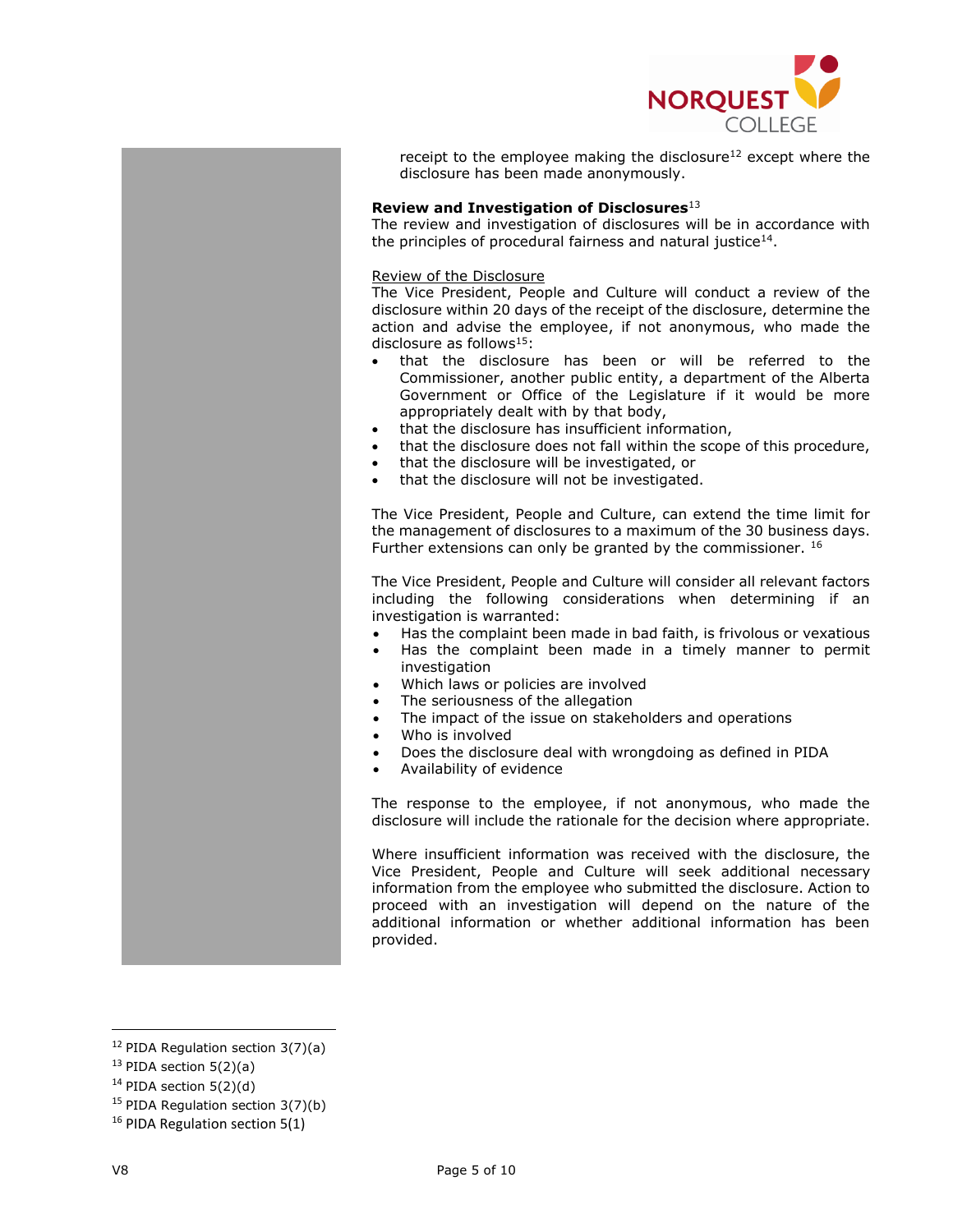

The Vice President, People and Culture may at any time consult with and request advice from the President and CEO and/or Commissioner regarding the management and investigation of the disclosure $^{17}$ .

#### *Referring a Disclosure*

The Vice President, People and Culture must, as soon as reasonably practical, refer any wrongdoing directly to the Commissioner if it is reasonably believed that the matter to which the disclosure relates constitutes an imminent risk of a substantial or specific danger to the life, health or safety of individuals, or to the environment.

#### *Report of a Disclosure to the President and CEO*

The Vice President, People and Culture must, as soon as practical, report the existence of a wrongdoing relating to an employee of the college to the President and CEO unless that wrongdoing implicates the President and CEO. If the issue implicates the President and CEO the case must be reported to the Chair, Board Governance Committee.

#### *Disclosures involving a possible offence or an imminent risk*

If the President, the Vice President, People and Culture or during an investigation, the Commissioner has reason to believe that an offence has been committed under an Act or regulation or under an Act or regulation of the Parliament of Canada, that person must, as soon as reasonably practical, report the alleged offence to a law enforcement agency and the Minister of Justice and Solicitor General.

If the President, the Vice President, People and Culture or the Commissioner reasonably believes that the disclosure could constitute an imminent risk of a substantial and specific danger to the life, health or safety of individuals, or to the environment, that person must disclose the matter:

- To an appropriate law enforcement agency
- In the case of a health-related matter, to the Chief Medical Officer of Health appointed under section 13 of the *[Public](http://www.qp.alberta.ca/documents/Acts/P37.pdf)  [Health Act](http://www.qp.alberta.ca/documents/Acts/P37.pdf)*,
- To the department, public entity, office or prescribed service provider responsible for managing, controlling or containing the risk, if any.

#### Investigation of a Wrongdoing

The Vice President, People and Culture will establish an investigative team that will be responsible for reviewing the disclosure and rendering a decision.

If any member of the proposed investigative team is in a conflict of interest or perceived conflict position as described in the Code of Conduct Policy, that person will disclose the conflict of interest and not participate in the investigation. The Vice President, People and Culture will select another employee who is not in a conflict of interest position to participate on the investigative team. $18$ 

 $17$  PIDA section 14(1 & 2)

<sup>18</sup> PIDA Regulation section 3(3)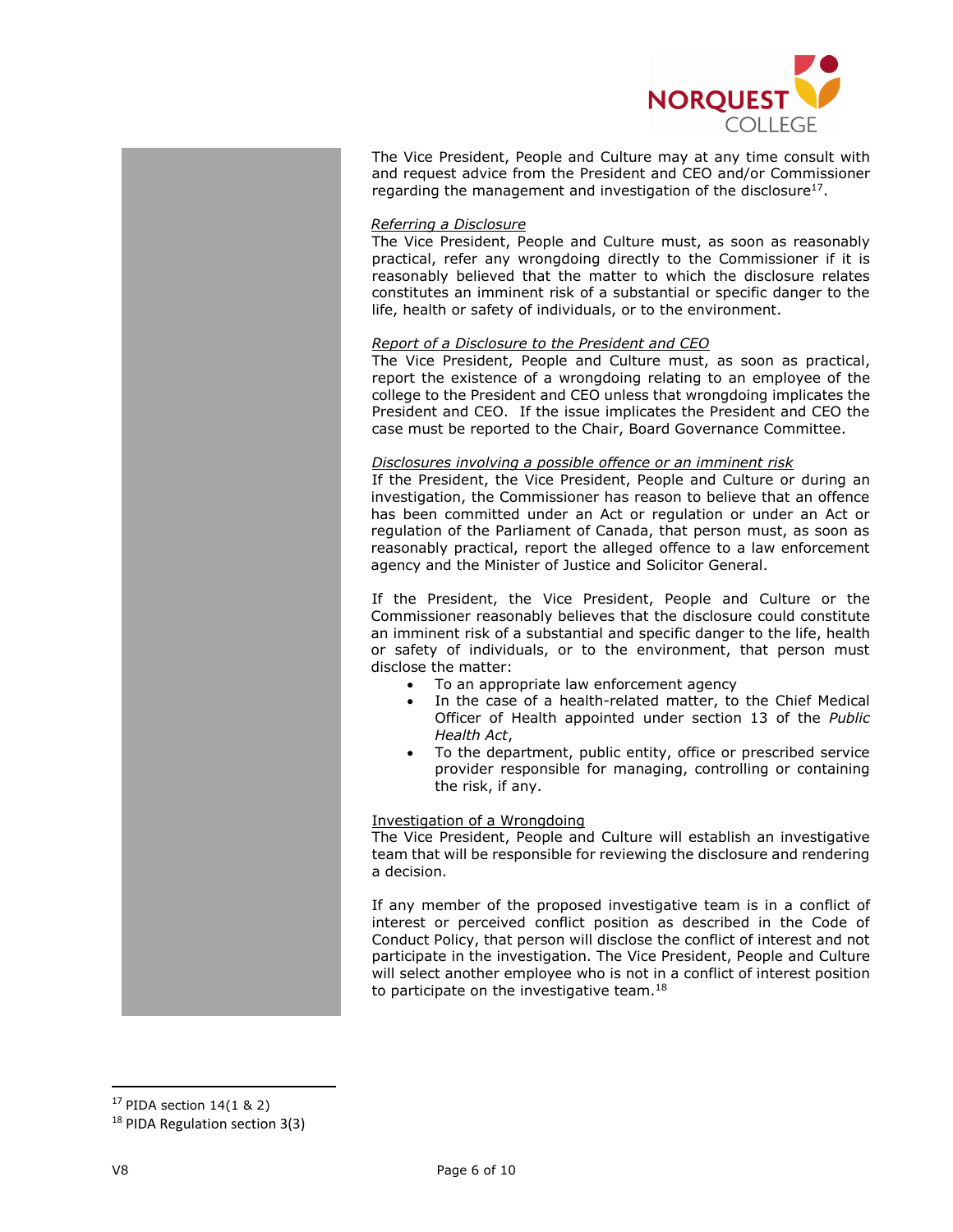

Where more than one disclosure is made on the same matter, a single investigation may be conducted rather than conducting separate investigations<sup>19</sup>.

If during the investigation of a wrongdoing, the Vice President, People and Culture has reason to believe that another or other wrongdoings have occurred, another investigation or investigations will be initiated utilizing these procedures<sup>20</sup>.

Investigative Team Composition

- The Investigative Team is to include up to three members at a professional or managerial level selected by the Vice President, People and Culture.
- No member of the Investigative Team shall be from the portfolio in which the incident is alleged to have taken place.
- The Vice President, People and Culture may also decide to use an external investigator.

#### Investigation

- The Investigative Team will advise the employee who is suspected of committing a wrongdoing about the complaint and its particulars and invite the respondent to respond to the evidence in writing before any decision is made by the Investigative Team.
	- o Information provided to this employee is subject to the *Freedom of Information and Protection of Privacy Act*.
- An employee who is suspected of wrongdoing shall be presumed innocent unless the evidence proves otherwise.
	- o In some circumstances suspension of the employee may be required while the investigation is undertaken.
- An employee who is suspected of wrongdoing shall be requested to cooperate with an investigation carried out under the terms of this procedure.
- The Investigative Team will have the authority to examine, copy, and/or secure the contents of files, desks, cabinets, computer disks or other storage devices and other storage facilities on NorQuest College premises without the consent of any individual where reasonably necessary for the purposes of the investigation.
- The Investigative Team will have the authority to interview any other employee to assist in information gathering.

#### Decision of the Investigative Team

- When the Investigative Team completes its investigation, it will submit a final report to the President and CEO or to the Chair, Board Governance Committee as appropriate.
- The report will, where appropriate, include recommendations on corrective actions<sup>21</sup>.
- The Vice President, People and Culture will ensure that the investigation and written report shall be completed within 120 business days from the date in which the disclosure was received $^{22}$ .
- In the event of disclosure directly to the Commissioner, the Commissioner shall complete a full investigation of the disclosure

 $\overline{a}$ 

<sup>&</sup>lt;sup>19</sup> PIDA Regulation section 3(6)

<sup>20</sup> PIDA section 20(1)

 $21$  PIDA section 22(1)(b)

 $22$  PIDA Regulations section 3(7)(c)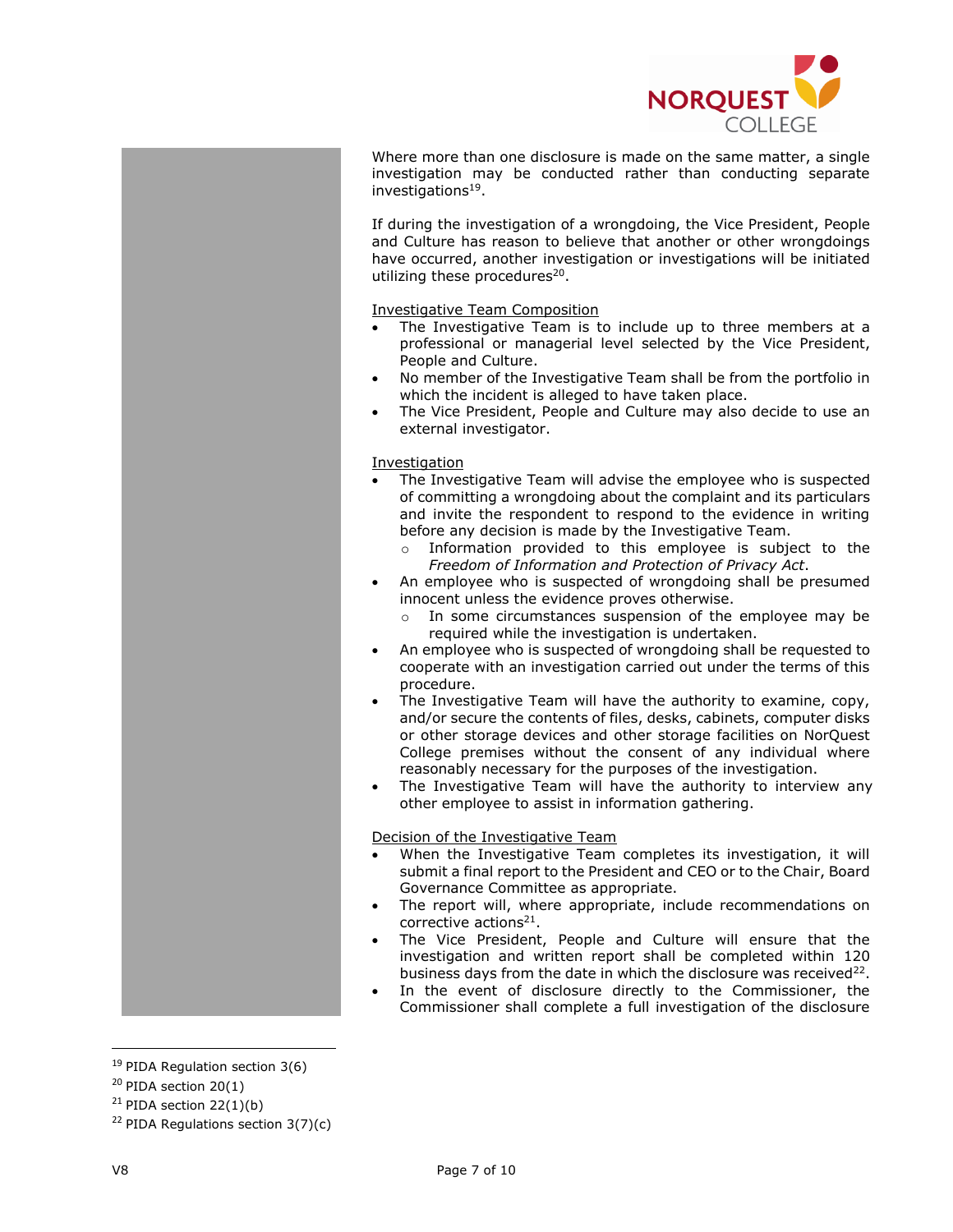

and recommend corrective measures to be taken by NorQuest College.

- The Vice President, People and Culture will review the recommended corrective measures and ensure that all recommendations are appropriately addressed in a timely manner.
- The college will attempt to recover any losses incurred through an act of wrongdoing.
- An employee who makes allegations of wrongdoing which are proven to be an allegation in bad faith shall be subject to disciplinary action up to and including termination, in a manner consistent with their existing terms of employment, collective agreements and Code of Conduct. This is in addition to and separate from any penalty provided for by law.
- If an employee is proven to have committed an act of wrongdoing, information relating to the offence will be placed on the individual's personnel file.

## **Protection from Reprisal**

It is contrary to the values of the college for anyone to take, threaten to take, or direct any reprisal measures against any employee who, in good faith, has sought advice regarding reporting an alleged wrongdoing, reports an alleged wrongdoing, cooperated in an investigation, declined to participate in a wrongdoing or done anything in accordance with PIDA.

For purposes of PIDA, reprisal measures $23$  include:

- a dismissal, layoff, suspension, demotion or transfer, discontinuation or elimination of a job, change of job location, reduction in wages, change in hours of work or reprimand,
- any other measure that adversely affects the employee's employment or working conditions, or
- a threat to take any of the measures mentioned above.

## Reporting an Alleged Reprisal<sup>24,25</sup>

An employee who wishes to report an alleged reprisal must do so directly to the Commissioner by completing, signing and submitting a **Complaint of Reprisal Form** and submitting it to the Alberta Public Interest Commissioner. If, following an investigation, the Commissioner finds that a reprisal has occurred, the Commissioner is obligated to refer the decision to the Labour Relations Board for determination as to the appropriate remedy, which may include prosecution and financial restitution from the college and/or Manager.

The form, instructions on how to submit the form and a contact for questions are located on the Public Interest Commissioners' website: [https://yourvoiceprotected.ca/for-employees/reprisal-form/.](https://yourvoiceprotected.ca/for-employees/reprisal-form/)

#### Public Reporting<sup>26</sup>

- The Vice President, People and Culture will track and annually compile information regarding all disclosures received by the college, including:
	- o the number of disclosures received,

 $\overline{a}$ 

<sup>23</sup> PIDA section 24(2)

<sup>24</sup> PIDA section 25

 $25$  PIDA Regulation section 3(2)

<sup>26</sup> PIDA section 32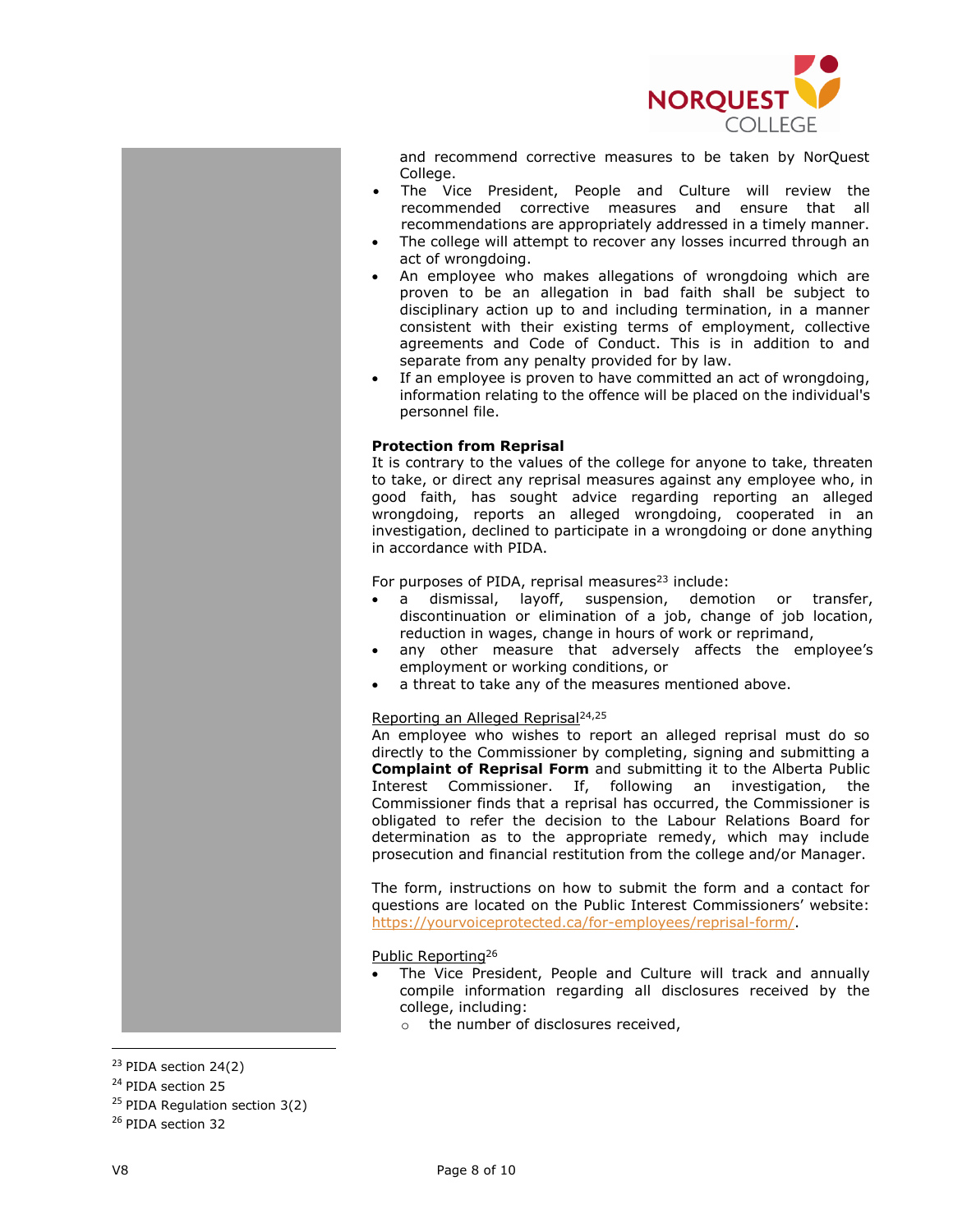

- o the number of disclosures acted on,
- o the number of disclosures not acted on,
- o the number of investigations commenced as a result of disclosures, and
- in the case of an investigation that results in a finding of wrongdoing, a description of the wrongdoing and any recommendations made or corrective measures taken in relation to the wrongdoing or the reasons why no corrective measure was taken.
- The Vice President, People and Culture will annually provide a written report to the President and CEO on all disclosures that have been received by the college and include in that report the information noted above as well as outcomes. The content of this report will be put in the NorQuest College Annual Report<sup>27</sup>.
- The Vice President, People and Culture, will not publicly identify in their annual report an employee who sought advice, made a disclosure or made a complaint of reprisal and will not identify individuals alleged to have committed the wrongdoings and/or witnesses nor the disclosure of individually identifying health information as per the principles of procedural fairness and natural justice.

**Definitions: Allegation in Bad Faith:** means purposely making a false allegation.

**Commissioner**: the Public Interest Commissioner as appointed under section 38 of the *Public Interest Disclosure (Whistleblower Protection) Act* to carry out the duties and functions as set forth in the Act.

**Designated Officer:** the senior official designated by each chief officer to manage and investigate disclosures under this Act.

**Disclosure**<sup>28</sup>**:** except where the context requires otherwise, means a disclosure of wrongdoing made in good faith by an employee in accordance with these procedures. (These procedures reflect the requirements of the *Public Interest Disclosure (Whistleblower Protection) Act*.)

**Employee:** includes a person who is engaged by NorQuest College to perform a service in accordance with existing terms and conditions of employment, employment contracts or collective agreements.

**In Good Faith:** means taking action based on objective evidence with honest and good intention.

## **Wrongdoing**<sup>29</sup> means:

- A contravention of an Act, a regulation made pursuant to an Act, an Act of the Parliament of Canada or a regulation made pursuant to an Act of the Parliament of Canada;
- An act or omission that creates:
	- o a substantial and specific danger to the life, health or safety of individuals other than a danger that is inherent in the performance of the duties or functions of an employee, or
	- a substantial and specific danger to the environment.

V8 Page 9 of 10

<sup>27</sup> PIDA section 32(3)

 $28$  PIDA section 1(f)

<sup>29</sup> PIDA section 3